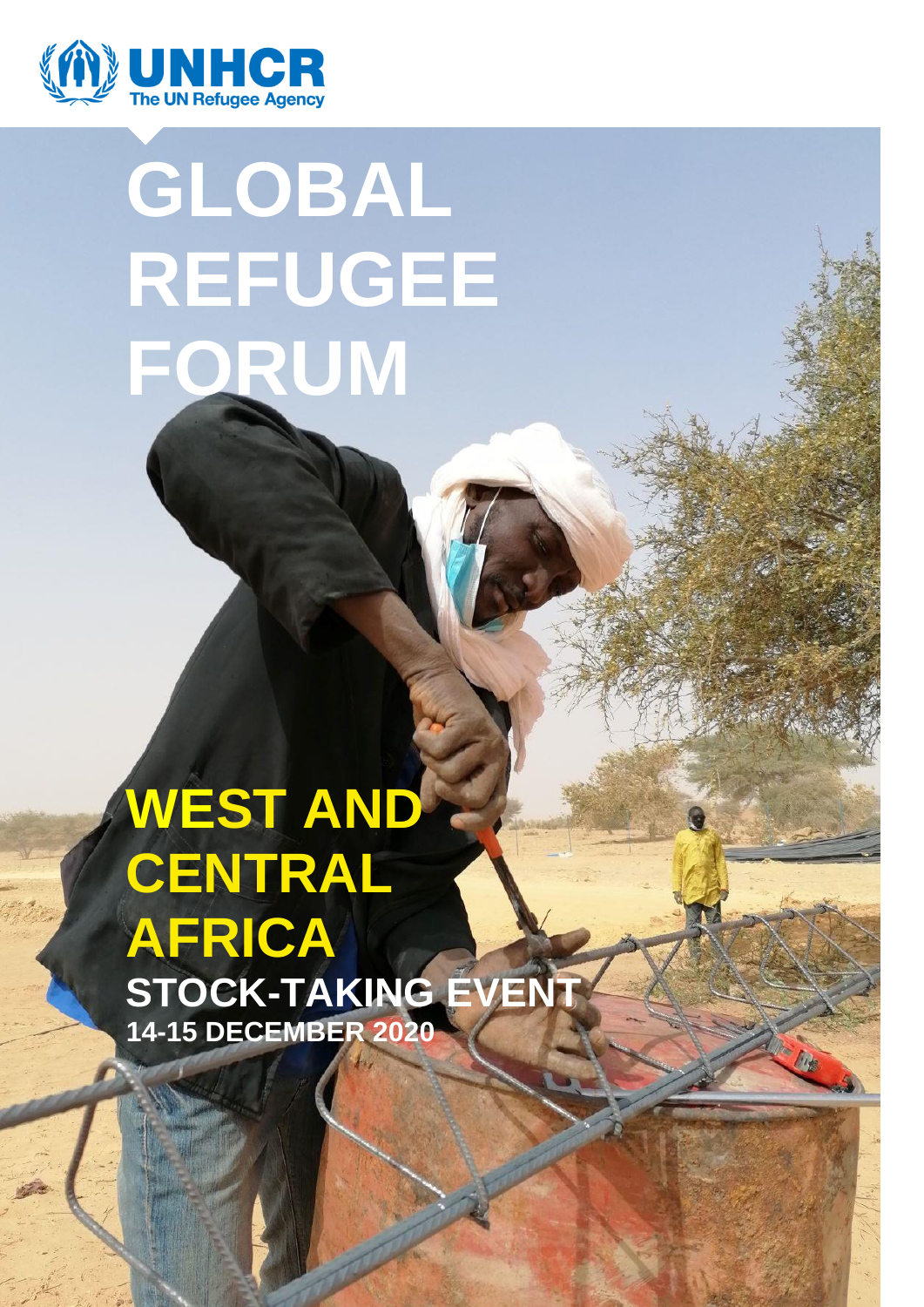**On Monday 14 and Tuesday 15 December 2020, on the eve of the first anniversary of the Global Refugee Forum, UNHCR, the UN Refugee Agency, the Economic Community of West African States (ECOWAS) and the Economic and Monetary Community of Central Africa (CEMAC) co-hosted a regional online event to take stock of progresses made and actions needed to operationalize the pledges made at the GRF and the High-Level Segment (HLS) on Statelessness.**

The meeting was an opportunity to review results, progress and challenges, and review the impact of pledges and initiatives to inform the direction for the next refugee forum, and one year after the halfway point of the global campaign to end statelessness by 2024.

UNHCR, ECOWAS and CEMAC, together with representatives from Member States, civil societies, NGOs, humanitarian actors renewed their pledges and engagement to translate these pledges into concrete actions building solidarity with the world's refugees and the countries and communities that host them, and to end statelessness by 2024.

One year after the GRF, the context in which these pledges were made has changed dramatically, with the number of people forced to flee increasing further, both globally and in our region, while the COVID-19 pandemic severely tested international standards of refugee protection.

Among the 1,400 pledges made during the Global Refugee Forum, 55 pledges were for West and Central Africa by states and regional partners, with 34 of them in progress and 3 already completed. A further 77 pledges were made by entities from the region during last year's High-Level Segment on Statelessness, out of the 360 pledges on statelessness submitted globally.

Participants highlighted the negative impact of the COVID-19 pandemic on the implementation of their pledges. The pandemic not only aggravated issues that were already strained – access to education or livelihoods, resettlement targets, vulnerabilities of people forced to flee – but also prevented the implementation of planned activities or diverted financial resources.

With electoral processes taking place in several countries in the West and Central Africa this year, this affected implementation plans, especially for activities requiring the involvement of high-level officials and national institutions in those countries.

Despite the challenges, participants shared several remarkable progresses towards ending stateliness by 2024. They highlighted the adoption by Côte d'Ivoire of Africa's first Statelessness Determination Procedure, which will help protect thousands of people in the country who are without a nationality, the adoption in Chad of a new and progressive legislation on civil status registration, the publication in Mali of the results of a study on statelessness, while commendable progress was noted in the adoption a National Action Plans to End Statelessness by Cameroon and Central African Republic.

Participants also shared progresses towards pledges for the protection of population forced to flee, such as the efforts, led by ECOWAS, to promote the domestication and